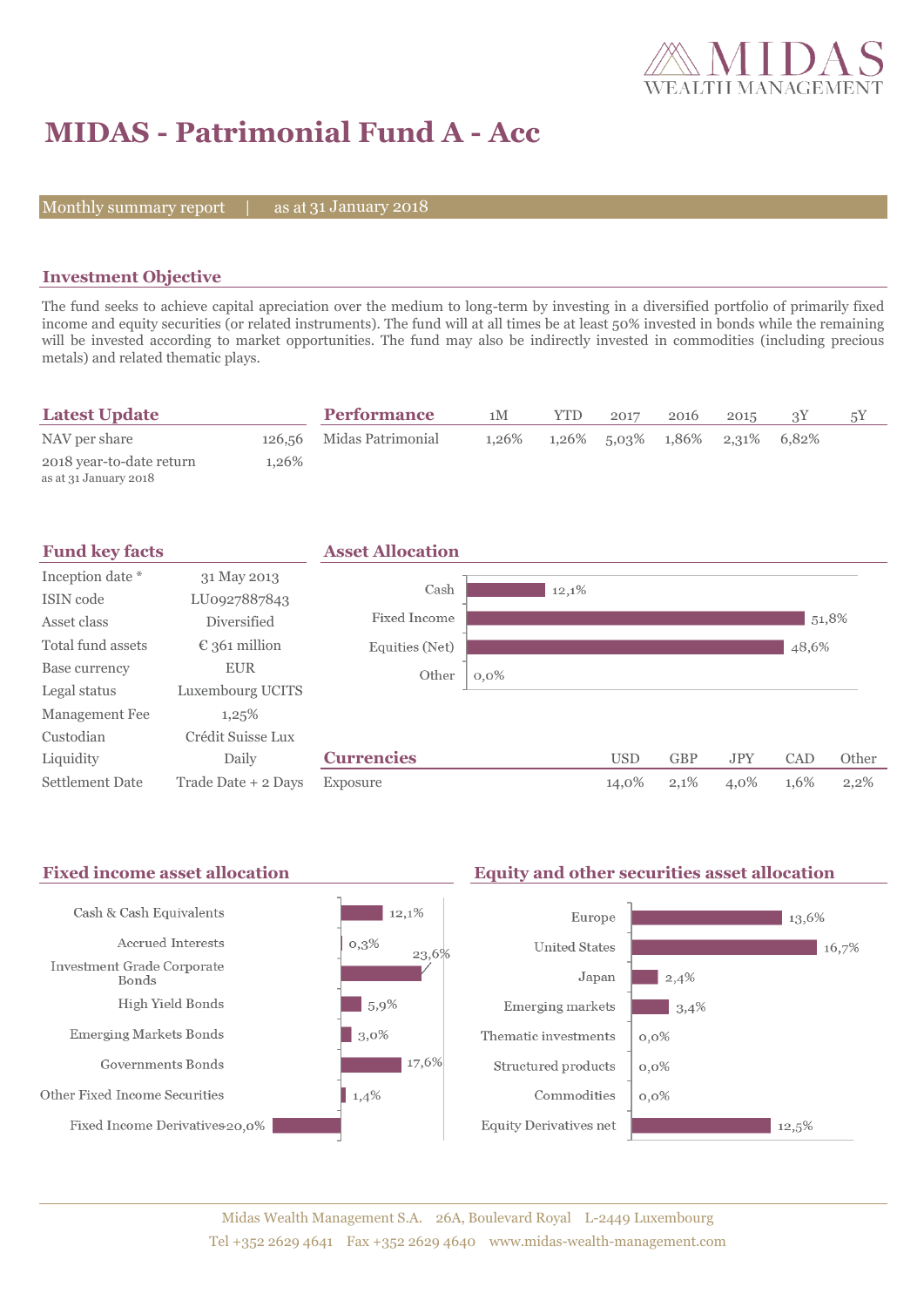

# **MIDAS - Patrimonial Fund A - Acc**

Monthly summary report | as at 31 January 2018

| Top 10 fixed income holdings                 | <b>YTM</b> | Rating     | Weight  | <b>Fixed income rating breakdown</b> |       |
|----------------------------------------------|------------|------------|---------|--------------------------------------|-------|
| DEUTSCHLAND REP : DBR 0 1/2 08/15/27         | 0,6%       | <b>AAA</b> | $5,2\%$ |                                      |       |
| BTPS: BTPS 0.35 11/01/21                     | 0,4%       | <b>BBB</b> | 3,6%    | AAA<br>10,9%                         |       |
| FRANCE O.A.T.: FRTR 0 1/2 05/25/25           | $0,5\%$    | AA         | $3,0\%$ | AA<br>6,4%                           |       |
| BTPS I/L : BTPS 0.1 05/15/22                 | $0.9\%$    | <b>BBB</b> | $2,0\%$ | 4,0%<br>А                            |       |
| BOLLORE SA: BOLFP 2 01/25/22                 | 1,1%       | <b>NR</b>  | 1,7%    | <b>BBB</b>                           | 34,4% |
| CELLNEX TELECOM : CLNXSM 27/8 04/1           | 2,4%       | $BB+$      | 1,7%    | <b>BB</b><br>8,4%                    |       |
| GAZPROMBANK: GPBRU 3.984 10/30/18            | $0,9\%$    | $BB+$      | 1,7%    | B<br>15,8%                           |       |
| ILIAD : ILDFP 1 1/2 10/14/24                 | $1,5\%$    | <b>NR</b>  | 1,7%    | CCC<br>$0,0\%$                       |       |
| ICCREA BANCA SPA : ICCREA 1 $1/2$ 10 $/11/2$ | 1,7%       | BBB-       | 1,6%    | <b>NR</b><br>20,0%                   |       |
| SPAIN I/L BOND : SPGBEI 0.3 11/30/21         | 0,2%       | B          | $1,5\%$ |                                      |       |
|                                              |            |            |         |                                      |       |

| Top 10 equity holdings         | Sector                     | Weight  | <b>Equity sector breakdown</b> |                     |
|--------------------------------|----------------------------|---------|--------------------------------|---------------------|
| <b>CITIGROUP INC</b>           | Financials                 | $0,9\%$ | <b>Consumer Discretionary</b>  | 11,7%               |
| <b>JPMORGAN CHASE &amp; CO</b> | Financials                 | 0,9%    | Consumer Staples               | 10,9%               |
| <b>BANK OF AMERICA CORP</b>    | Financials                 | 0,8%    | Energy                         | 7,9%                |
| AMAZON.COM INC                 | Consumer Discretionar 0.8% |         | Financials                     | 19,2%               |
| ALPHABET INC-CL A              | Information Technolog 0,7% |         | Health Care                    | 13,6%               |
| <b>ING GROEP NV-CVA</b>        | Financials                 |         | Information Technology         | 18,3%               |
|                                |                            | 0,7%    | Industrials                    | 8,8%                |
| ABN AMRO GROUP NV-GDR W/I      | Financials                 | 0,7%    | Materials                      | $5,1\%$             |
| AXA SA                         | Financials                 | 0,7%    | Telecommunication              | $\blacksquare$ 1.6% |
| ALIBABA GROUP HOLDING-SP ADR   | Information Technolog 0,7% |         | Utilities                      | 1,0%                |
| <b>INTEL CORP</b>              | Information Technolog 0,7% |         | Real Estate                    | $2,1\%$             |

# **Top 5 funds and other holdings**

| Nordea Stable Emerging Markets Equity | 2,7% |
|---------------------------------------|------|
| La Francaise Sub Debt                 | 2,5% |
| Amundi ETF TOPIX EUR Hedged           | 2,4% |
| MM Convertible Europe                 | 1,4% |